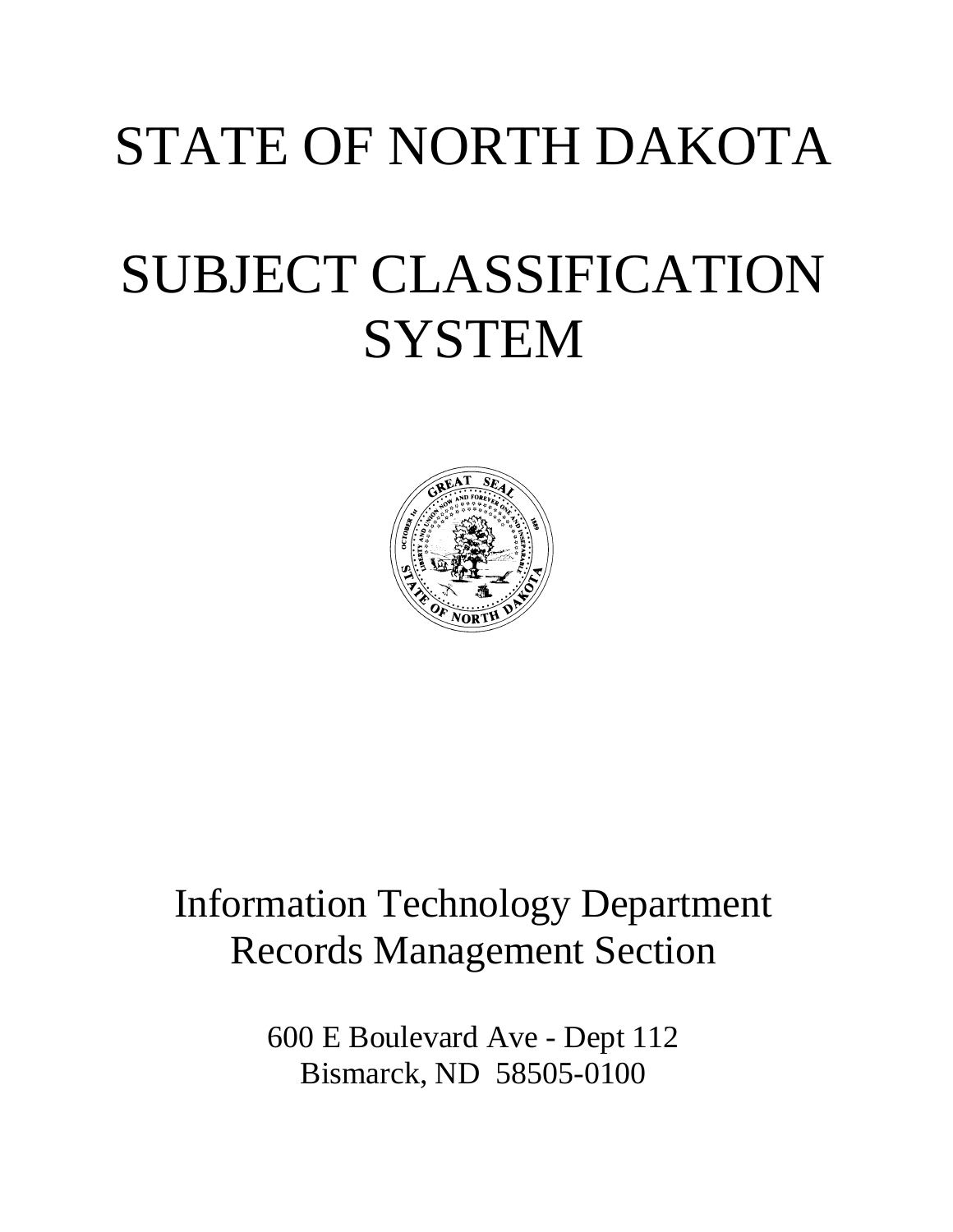## **SUBJECT CLASSIFICATION SYSTEM CATEGORIES**

- (ACT) ACCOUNTING
- (ACD) ACADEMIC
- (AF) AGENCY FEDERAL
- (AS) AGENCY STATE
- (AOC) ASSOCIATIONS
- (AUD) AUDITS
- (BUD) BUDGETS
- (CR) CIVIL RIGHTS
- (CF) CASE FILES
- (C/M) COMMITTEES/MEETINGS
- (COM) COMMUNICATIONS/PUBLIC RELATIONS
- (CON) CONSULTANTS
- (C/L/A) CONTRACTS/LEASES/AGREEMENTS
- (ED/T) EDUCATION/TRAINING
- (EQ) EQUIPMENT
- (FM) FORMS MANAGEMENT
- (GC) GENERAL CORRESPONDENCE
- (INS) INSURANCE OR BONDS
- (LG) LEGAL
- (LEG) LEGISLATION
- (PER) PERSONNEL
- (P/P) POLICIES/PROCEDURES
- (PS) POLITICAL SUBDIVISIONS
- (REF) REFERENCE MATERIAL
- (SA) SAFETY/SECURITY
- (SPS) PROGRAMS, PROJECTS, AND SERVICES
- (SPR) SPECIAL PROJECTS
- (S/D) STAFF/DIVISION/UNIT
- (S/S/R) SURVEY/STUDY/REPORT
- (TS) TRANSPORTATION SYSTEM
- (VI) VENDOR INFORMATION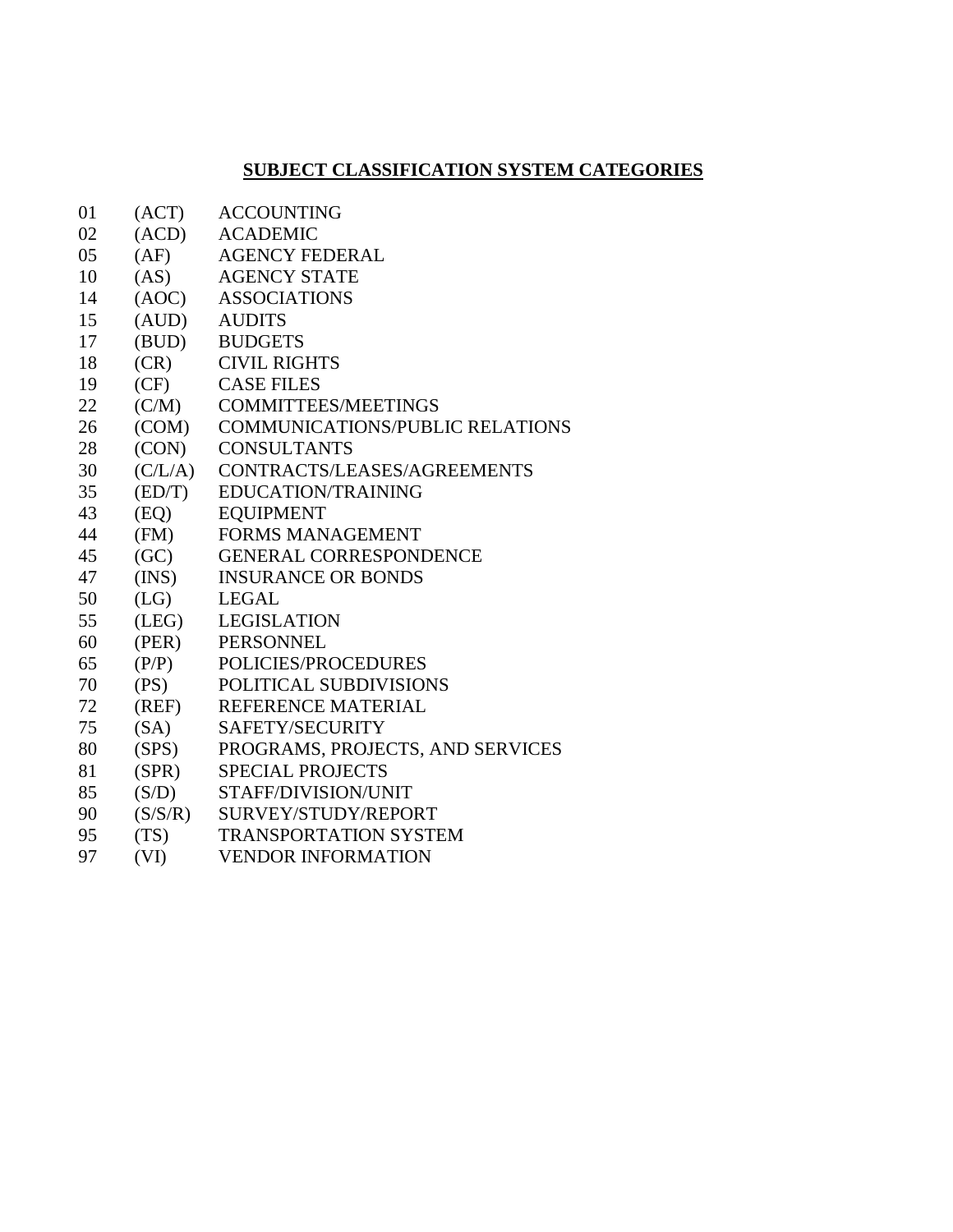# **DEFINITION OF FILING CATEGORIES**

- 01 (ACT) ACCOUNTING All functions involved in a financial transaction.
- 02 (ACD) ACADEMIC Information related to academic functions at a college/university.
- 05 (AF) AGENCY FEDERAL Information related to a federal agency (reports, correspondence, etc.) which are not directly related to programs administered by your office. Does not include Federal Grants (see 80).
- 10 (AS) AGENCY STATE Information relating to any state agency (reports, correspondence, etc.) which are not directly related to programs administered by your office.
- 14 (AOC) ASSOCIATIONS (Related organizations) This series contains correspondence, meeting notices, agendas, minutes, etc. from organizations which are not a function of the agency/department.
- 15 (AUD) AUDITS Generally, financial audit information will be placed under 01-Accounting and program monitoring will be placed under 80 11-Reviews/Monitoring of Programs. This category would include operational audits not found in other categories.
- 17 (BUD) BUDGETS Generally, budget material will be placed under 01-Accounting.
- 18 (CR) CIVIL RIGHTS All material relating to affirmative action, EEO, equal employment, minority businesses, Title IV, VI, & VII, and American with Disabilities Act.
- 19 (CF) CASE FILES Includes all records retained as case files. Does not include legal cases, but includes clinical, medical and social cases. Legal cases are filed under 50-Legal.
- 22 (C/M) COMMITTEES/MEETINGS Includes all material relating to committees, councils, boards, agendas, schedules, minutes, and reports from meetings for the office/department.
- 26 (COM) COMMUNICATIONS/PUBLIC RELATIONS Material dealing with any form of communication the agency has with the media or public. Does not include correspondence with specific individuals, etc.
- 28 (CON) CONSULTANTS Companies, engineers, or individuals that are (or have the potential of being) contracted by the agency. Includes contract and reimbursement information, references, proposals, audits, and guidelines. Use corporate title or last name of individual.
- 30 (C/L/A) CONTRACTS/LEASES/AGREEMENTS Information or documents regarding agency agreements, leases, and contracts.
- 35 (ED/T) EDUCATION/TRAINING Any information regarding education training, seminars, etc., that an employee attends or that is sponsored by agency.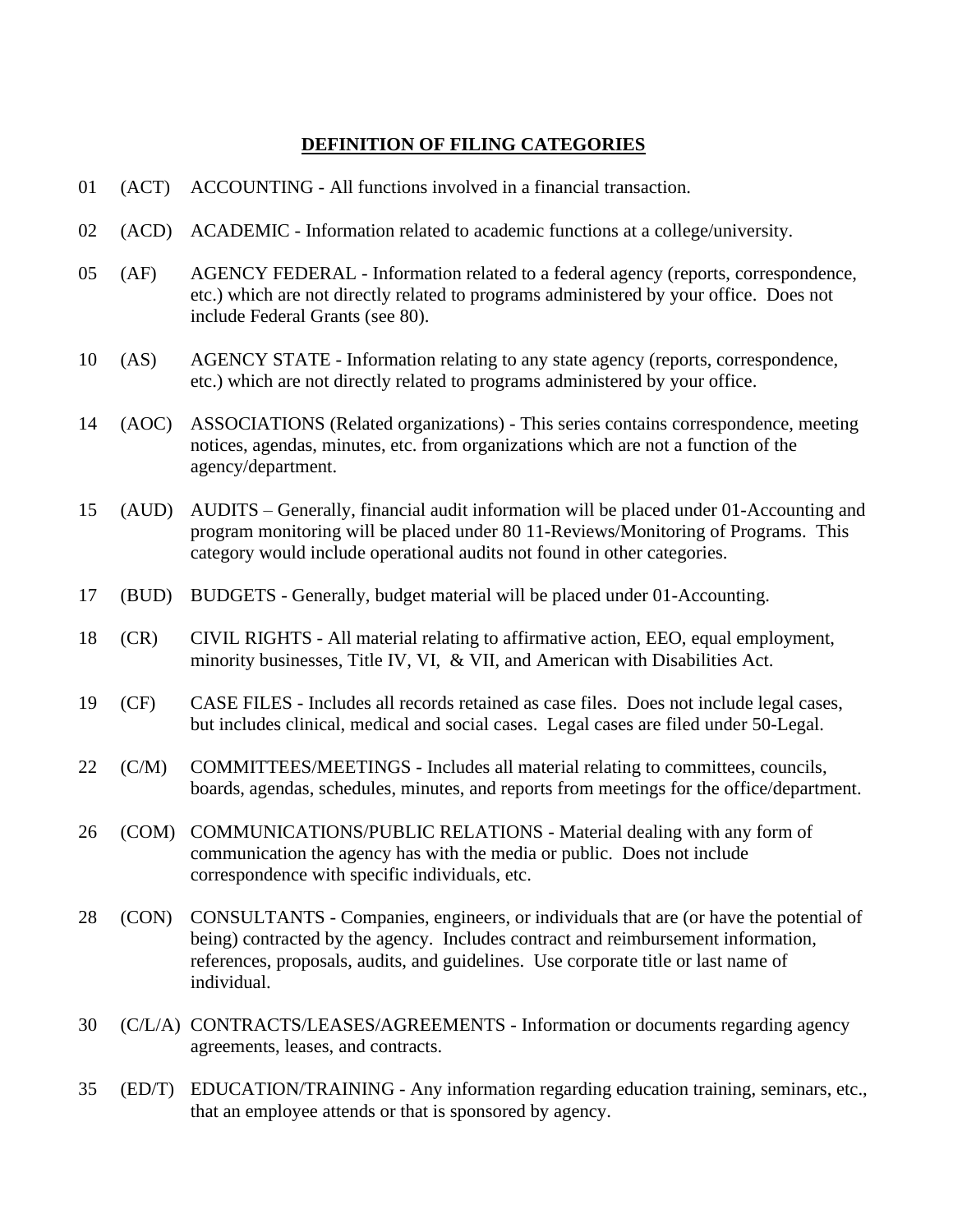| 43 | (EQ)    | EQUIPMENT - Any information related to equipment actually owned or leased by an<br>agency (owner's manuals, specification lists, etc.) (also includes State Motor Pool Vehicle<br>Reports)                          |
|----|---------|---------------------------------------------------------------------------------------------------------------------------------------------------------------------------------------------------------------------|
| 44 | (FM)    | FORMS MANAGEMENT – Includes records created as a result of forms design and<br>tracking.                                                                                                                            |
| 45 | (GC)    | GENERAL CORRESPONDENCE - A general category used <i>only</i> if records don't fall into<br>any other category. These should have a short life span.                                                                 |
| 47 | (INS)   | INSURANCE OR BONDS - Pertaining to insurance or bonds carried by a state agency.                                                                                                                                    |
| 50 | (LG)    | LEGAL - Any communication with the legal division, counsel or law firms, including<br>attorney opinion letters, complaints, and litigation.                                                                         |
| 55 | (LEG)   | LEGISLATION - Reference material on what is proposed or enacted into law (federal,<br>state, municipal) include laws, requirements, and regulations.                                                                |
| 60 | (PER)   | PERSONNEL - Includes employee resumes, employment records, position classification,<br>job descriptions, recruitment, development.                                                                                  |
| 65 | (P/P)   | POLICIES/PROCEDURES - Guidelines on established principles and methods of<br>operation of/for agency.                                                                                                               |
| 70 | (PS)    | POLITICAL SUBDIVISIONS - Any city, county, or township information.                                                                                                                                                 |
| 72 | (REF)   | REFERENCE MATERIAL - Materials used as reference or to reference the agency<br>records.                                                                                                                             |
| 75 | (SA)    | SAFETY/SECURITY - Records relating to safety requirements, precautions, protection<br>from damages, risk, injury responsibility, and reports pertaining to safety.                                                  |
| 80 | (SPS)   | PROGRAMS, PROJECTS, AND SERVICES - Programs, projects, and services not<br>related to other categories. Includes programs, projects, and services provided by the<br>agency which are continuing and/or repetitive. |
| 81 | (SPR)   | SPECIAL PROJECTS - Special projects provided by your department. These projects are<br>generally one-time and are of shorter duration than programs or services.                                                    |
| 85 | (S/D)   | STAFF/DIVISION/UNIT - Statistical data, memos within your own staff or with other<br>divisions within your own agency/department. These will have a short life span.                                                |
| 90 | (S/S/R) | SURVEY/STUDY/REPORT - Statistical data, comprehensive or comparative studies,<br>recurring reports that don't pertain to any other category.                                                                        |
| 95 | (TS)    | TRANSPORTATION SYSTEM - All material relating to airways, railways, roadways,<br>and waterways.                                                                                                                     |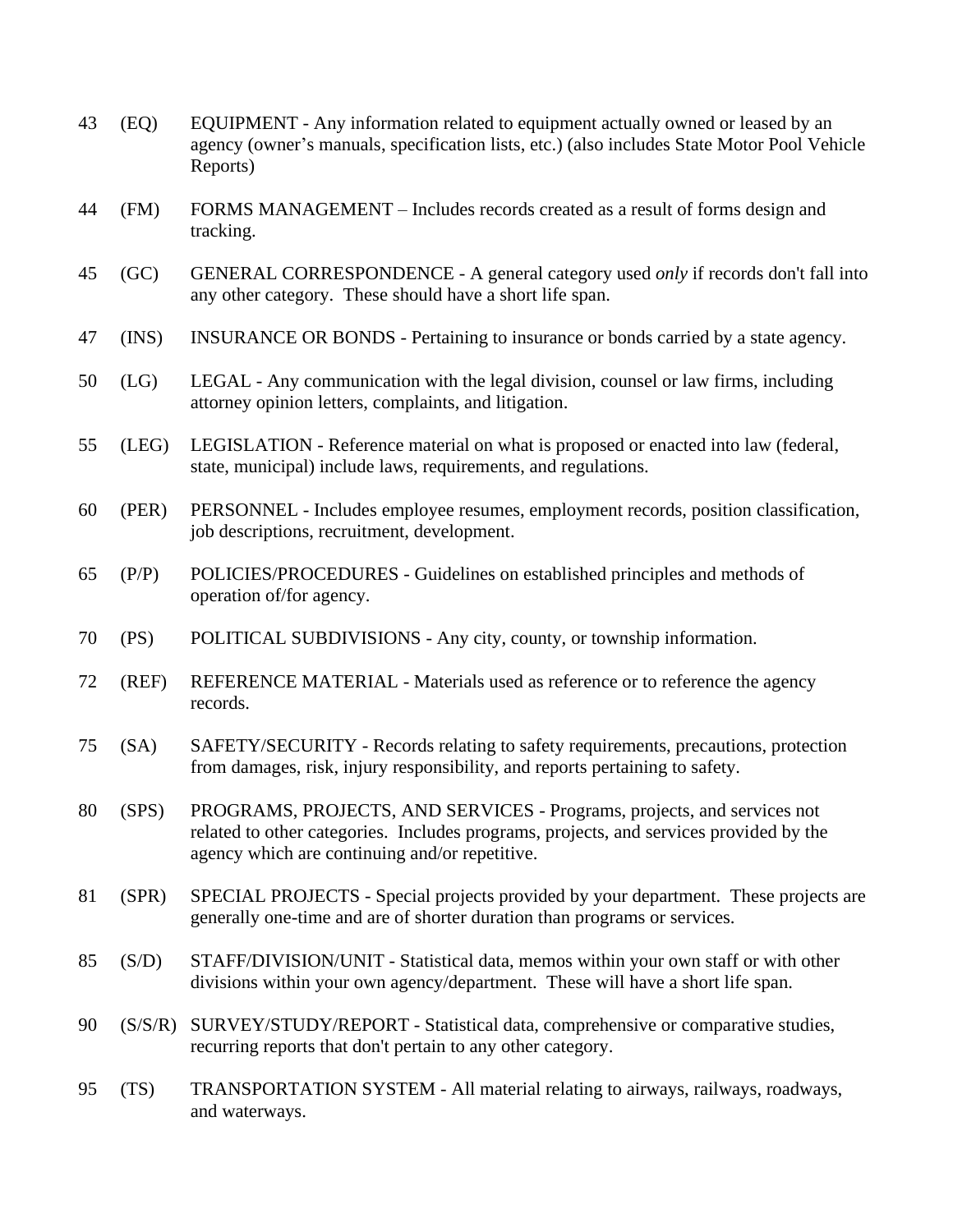97 (VI) VENDOR INFORMATION - All information received from vendors for equipment not owned, leased or used by your department, including brochures, pamphlets, and specifications.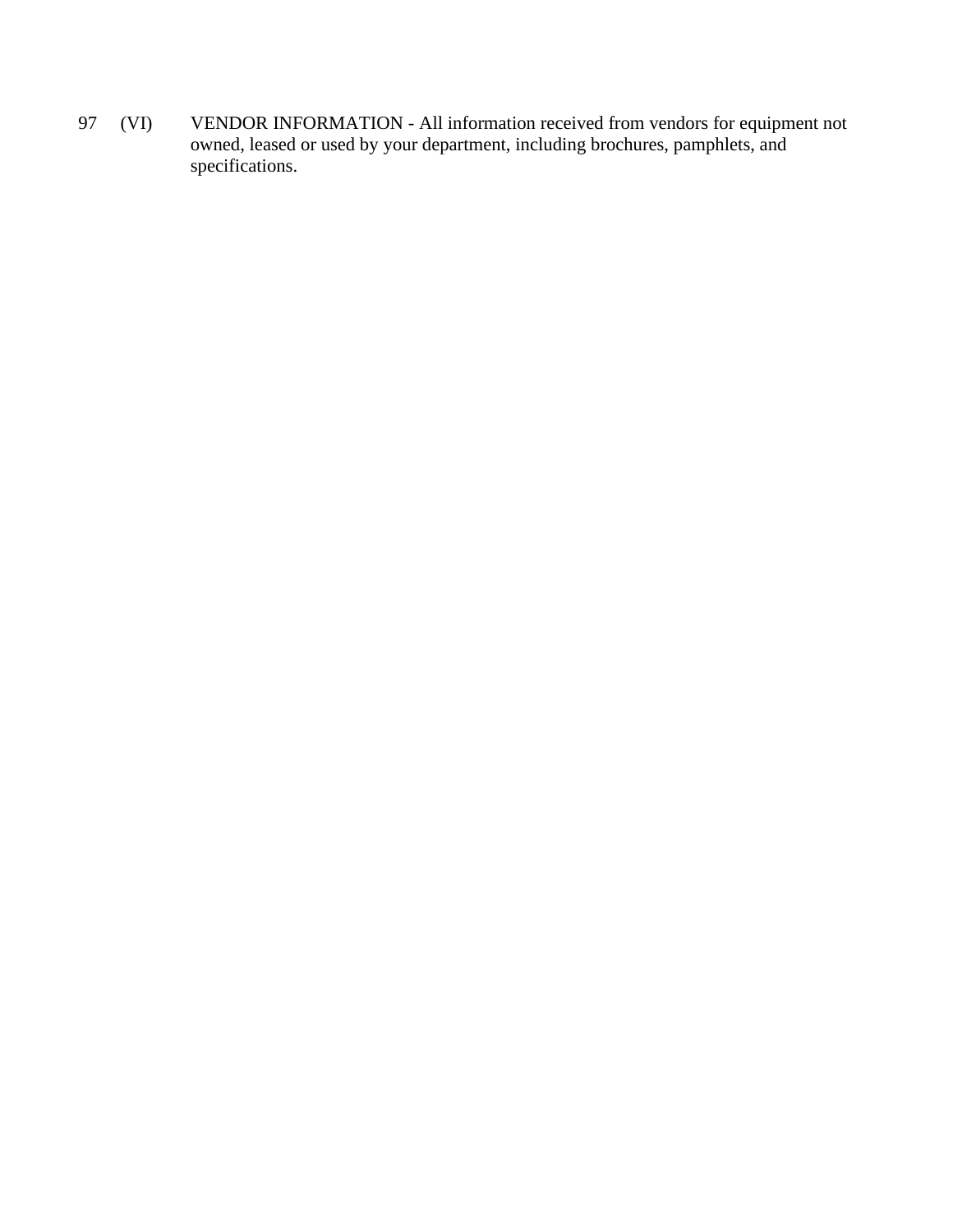#### **BREAKDOWN OF FILING CATEGORIES**

- **01 (ACT) ACCOUNTING** All functions involved in a financial transaction.
	- 01-02 AUDITS
	- 01-03 AUTHORIZATIONS
	- 01-04 BUDGET (includes Emergency Commission Requests)
	- 01-05 CASH CONTROL (includes petty cash funds, cash register tapes)
	- 01-06 CHECKS, DEPOSIT RECORDS (checkbooks, stubs, statements, reconciliations)
	- 01-10 FINANCIAL, STATISTICAL, TAX INFORMATION
	- 01-11 (Overflow for 01-10)
	- 01-12 INVENTORY (fixed assets, equipment, expendables, etc.)
	- 01-13 LEDGERS, JOURNALS
	- 01-15 ACCOUNTS PAYABLE (vouchers)
	- 01-16 PAYROLL INFORMATION (including employee tax reporting)
	- 01-17 ACCOUNTING, FINANCIAL REPORTS
	- 01-18 ACCOUNTS RECEIVABLE
	- 01-22 WORKING PAPERS, WORKSHEETS (includes supporting documentation with a short retention period)
	- 01-24 CORRESPONDENCE
	- 01-25 TRANSFERS
	- 01-26 INVESTMENTS
- **02 (ACD) ACADEMIC** Information related to academic functions at a college/university.
	- 02-01 ADMISSIONS
	- 02-02 CURRICULUM
	- 02-03 FINANCIAL AID, SCHOLARSHIPS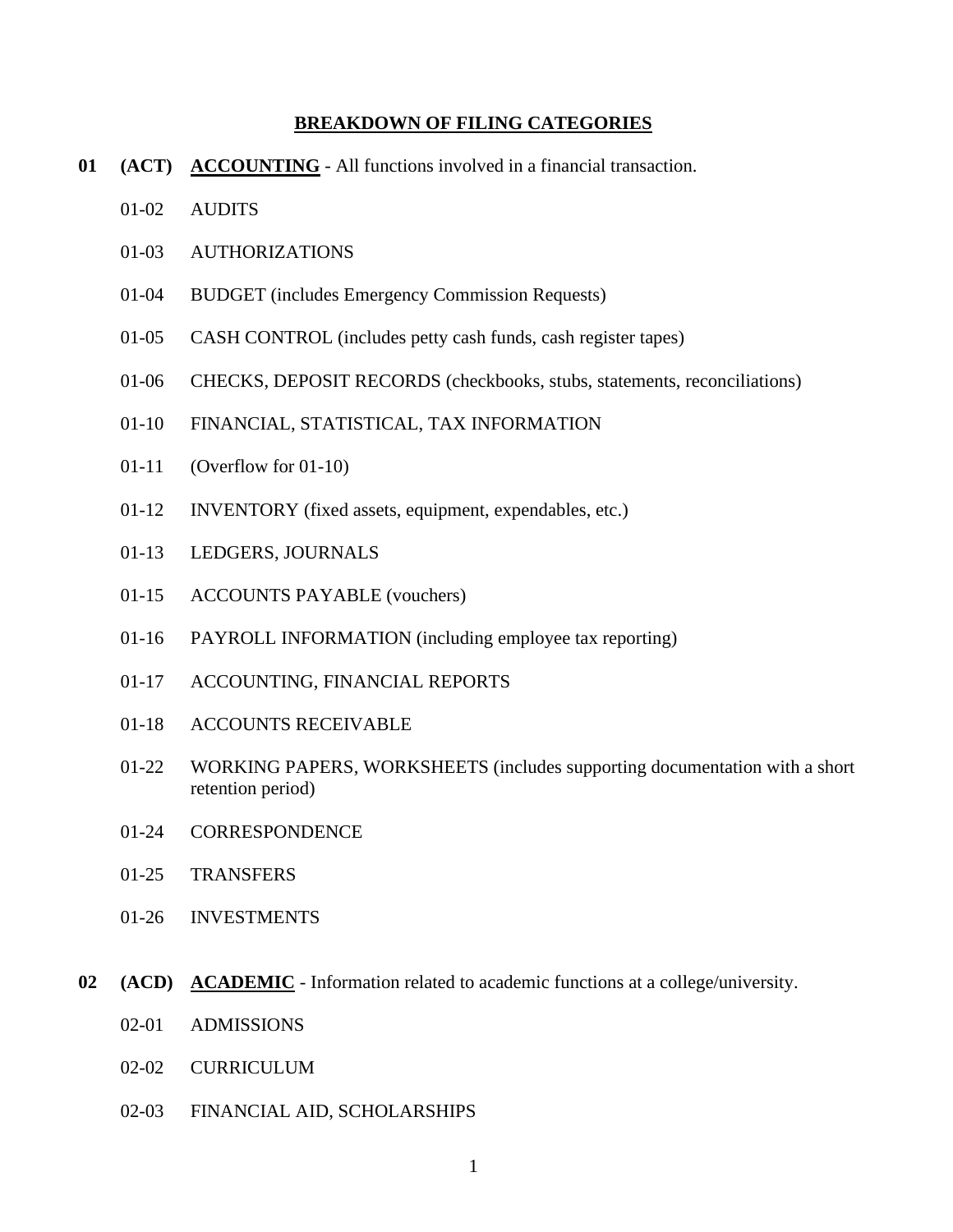- 02-04 STUDENT RECORDS
- 02-05 RECRUITMENT
- 02-06 TESTING, GRADES, COURSE MATERIAL
- 02-07 ACCREDITATION
- **05 (AF) AGENCY FEDERAL** Information related to a federal agency (reports, correspondence, etc.) which are *not* directly related to programs administered by your office. Does not include Federal Grants (see 80).
	- 05-02 CORRESPONDENCE
	- 05-03 REPORTS
- **10 (AS) AGENCY STATE** Information relating to any state agency (reports, correspondence, etc.) which are *not* directly related to programs administered by your office.
	- 10-01 CORRESPONDENCE
- **14 (AOC) ASSOCIATIONS** This series contains correspondence, meeting notices, agendas, minutes, etc. from organizations which are not a function of the agency/department
	- 14-01 ASSOCIATIONS
	- 14-02 BOARDS
- **15 (AUD) AUDITS** Generally, financial audit information will be placed under 01-Accounting and program monitoring falls under 80 11. This category would include operational audits not found in other categories.
	- 15-01 AUDIT REPORTS
	- 15-02 AUDIT WORKING PAPERS
- **17 (BUD) BUDGETS** Generally, agency budgets submitted to OMB would fall under Accounting/Financial records (01 04 – Budgets). This category would include reporting of budgets not found in any other category.
	- 17-01 BUDGET REPORTS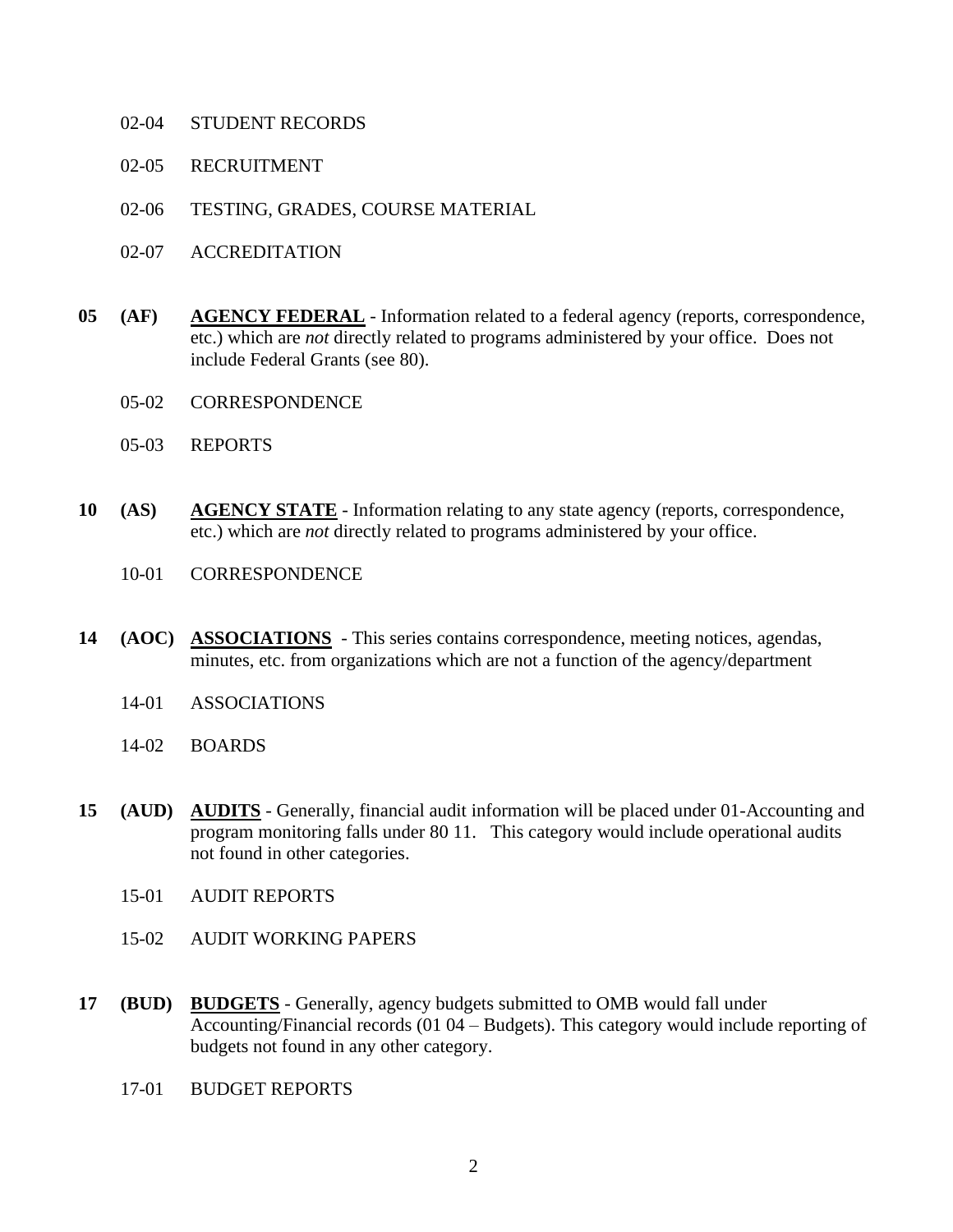- **18 (CR) CIVIL RIGHTS** All material relating to affirmative action, EEO, equal employment, minority businesses, Title IV, VI, & VII, and American with Disabilities Act. Includes audits, discrimination complaints, manuals, programs, projects, and reports.
	- 18-01 DISADVANTAGED BUSINESS ENTERPRISE (DBE)
	- 18-04 EQUAL EMPLOYMENT OPPORTUNITY (EEO)
	- 18-05 ON-THE-JOB TRAINING PROGRAM
	- 18-06 TITLE VI
	- 18-07 TITLE VII
- **19 (CF) CASE FILES** Includes all records retained as case files. Does not include legal cases, but includes clinical, medical and social cases. Legal cases are filed under 50-Legal.
	- 19-01 CASE FILES
- **22 (C/M) COMMITTEES/MEETINGS** Includes all material relating to committees, councils, boards, agendas, schedules, minutes, and reports from meetings for the office/department.
	- 22-01 MEETINGS
	- 22-02 ADVISORY
	- 22-03 COMMITTEES
	- 22-04 COUNCILS
	- 22-05 COMMISSIONS
	- 22-06 CONFERENCES
- **26 (COM) COMMUNICATIONS/PUBLIC RELATIONS** Material dealing with any form of communication the agency has with the media or public. Does not include correspondence with specific individuals, etc.
	- 26-01 MARKETING
	- 26-02 PHOTOGRAPHS
	- 26-04 PUBLICATIONS
	- 26-05 SPEECHES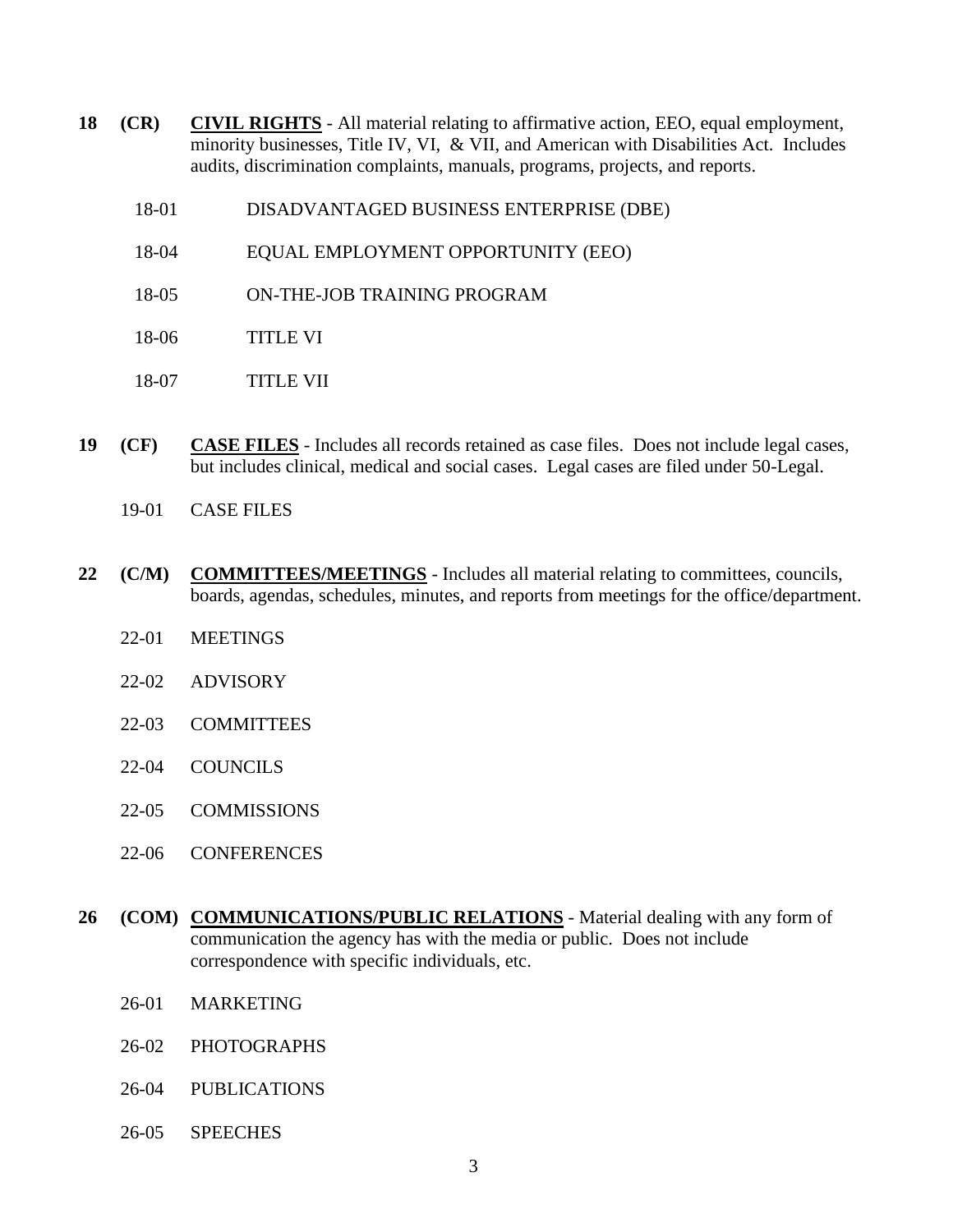### 26-06 PRESS RELEASES

- 26-07 RADIO/TV RECORDINGS, VIDEO TAPES, SLIDES
- 26-08 WORKING DOCUMENTS TO PUBLICATIONS
- **28 (CON) CONSULTANTS** Companies, engineers, or individuals that are (or have the potential of being) contracted by the agency. Includes contract and reimbursement information, references, proposals, audits, and guidelines. Use corporate title or last name of individual.
	- 28-01 CONSULTANTS
- **30 (C/L/A) CONTRACTS/LEASES/AGREEMENTS** Information or documents regarding agency agreements, leases, and contracts.
	- 30-01 AGREEMENTS, CONTRACTS
	- 30-02 DEEDS
	- 30-03 RELEASE OF LIABILITY
	- 30-05 LEASES, EASEMENTS, ABSTRACTS
	- 30-07 BIDS
	- 30-08 TITLES AND TITLE OPINIONS
	- 30-09 LICENSES AND PERMITS
	- 30-10 CERTIFICATE OF INCORPORATION
- **35 (ED/T) EDUCATION/TRAINING** Any information regarding education training, seminars, etc., that is sponsored by agency.
	- 35-01 TRAINING (includes seminars, conferences, workshops, retreats)
	- 35-04 CERTIFICATION, APPROVAL OF TRAINING PROGRAMS (individual employee certifications fall under 60 06)
- **43 (EQ) EQUIPMENT** Any information related to equipment or computer software actually owned or leased by an agency (owner manuals, specification lists, etc.) (also includes State Motor Pool Vehicle Reports)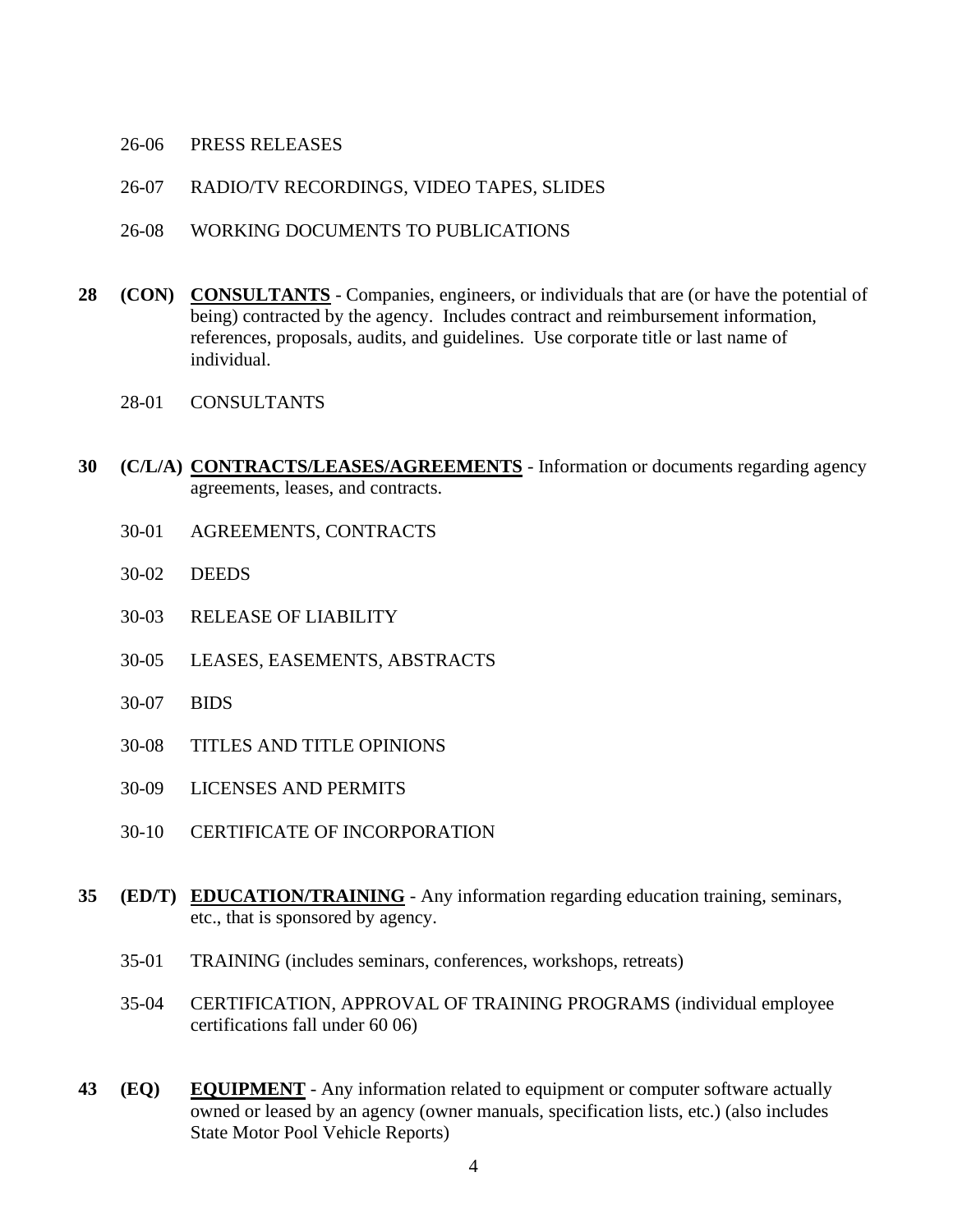- 43-01 EQUIPMENT MANUALS, BROCHURES
- 43-03 USAGE REPORTS (includes motor pool/vehicle, telephone, multi-function printer/copiers, machine operating records)
- 43-04 SERVICE REPORTS
- 43-05 JOB ORDERS, SERVICE REQUESTS
- 43-07 CORRESPONDENCE
- 43-08 SOFTWARE LICENSES

### **44 (FM) FORMS MANAGEMENT**

- 44-01 FORM DESIGN (original forms, update approvals)
- **45 (GC) GENERAL CORRESPONDENCE** Used only if records don't fall into any other category. These should have a short life span.
	- 45-01 GENERAL CORRESPONDENCE
- **47 (INS) INSURANCE OR BONDS** Pertaining to insurance or bonds carried by a state agency.
	- 47-01 CORRESPONDENCE, GENERAL INFORMATION
	- 47-02 POLICIES
	- 47-03 CLAIMS
	- 47-04 FIDELITY BONDS, GUARANTEES
- **50 (LG) LEGAL** Any communication with the legal division, counsel or law firms, including attorney opinion letters, complaints, and litigation.
	- 50-01 ADMINISTRATIVE CODE (created by agency includes backup documentation)
	- 50-02 AFFIDAVITS (except AFFIDAVIT OF PUBLICATION see 26-04)
	- 50-04 COURT CASES, ADMINISTRATIVE HEARINGS (includes appeals)
	- 50-05 LEGAL OPINIONS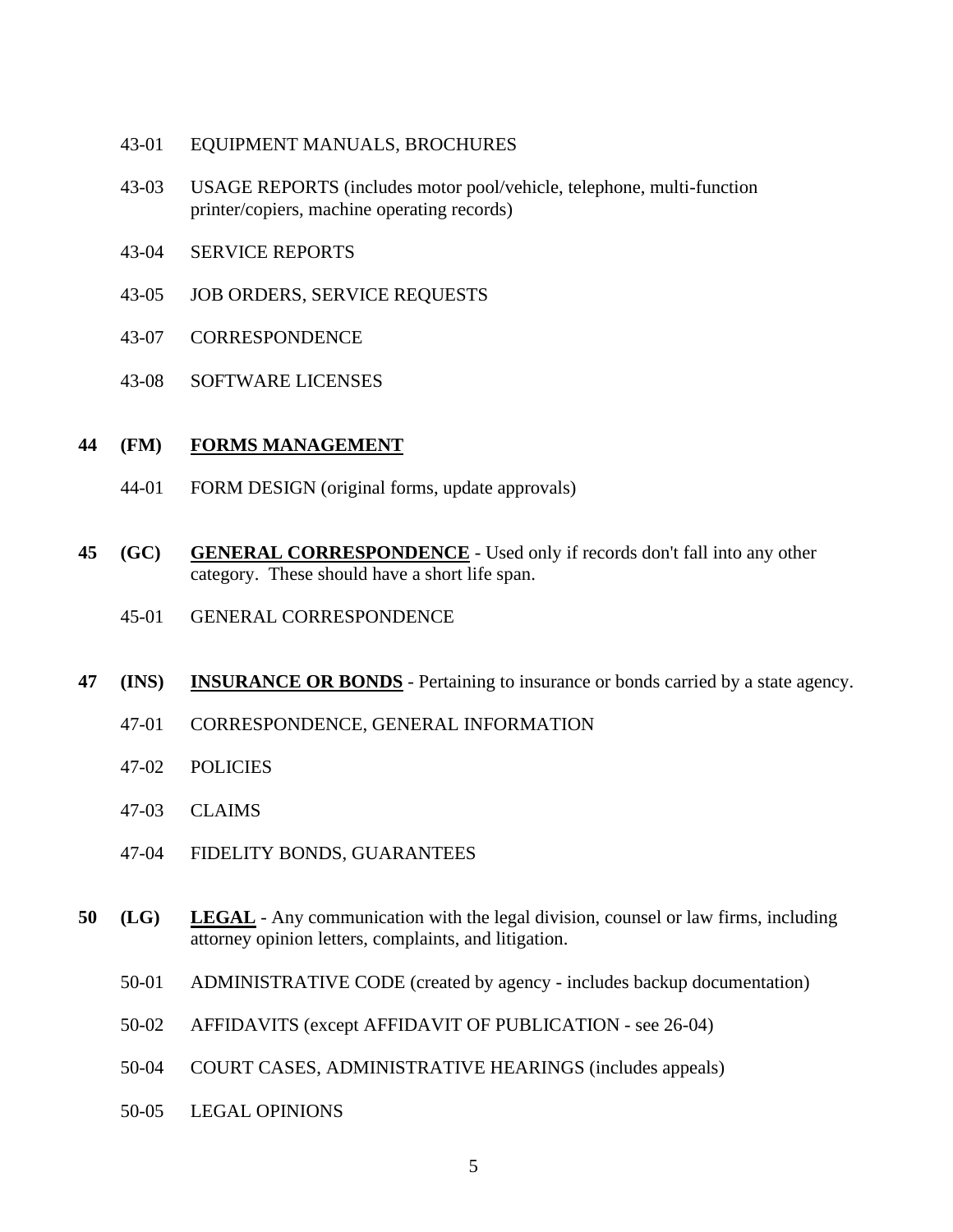- 50-07 PROCLAMATIONS, EXECUTIVE ORDERS
- 50-08 SUMMONS, SUBPOENAS
- 50-12 LEGAL REFERENCE
- 50-13 POWER OF ATTORNEY
- 50-14 PATENTS AND TRADEMARKS
- **55 (LEG) LEGISLATION** Reference material on what is proposed or enacted into law (federal, state, municipal) include laws, requirements, and regulations.
	- 55-01 LEGISLATION FEDERAL (actual billing and support documentation)
	- 55-02 LEGISLATION STATE (actual billing and support documentation)
	- 55-03 LEGISLATIVE ASSEMBLY MATERIALS any information received (includes Legislative Council interim studies and committees)
	- 55-04 ORDINANCES, RESOLUTIONS, RULES
- **60 (PER) PERSONNEL** Includes employee resumes, employment records, position classification, job descriptions, recruitment, development.
	- 60-01 AWARDS
	- 60-02 APPLICATIONS, RESUMES, RECRUITMENT
	- 60-03 APPOINTMENTS TO POSITIONS ON BOARDS, COMMISSIONS, ETC
	- 60-04 MERIT SYSTEM INFORMATION
	- 60-06 EMPLOYEE FILES, CURRENT AND FORMER
	- 60-07 LEAVE RECORDS, WORK SCHEDULES, DAILY ACTIVITY REPORTS, TIMECARDS
	- 60-09 JOB DESCRIPTIONS, JDQ's, APPEALS OF CLASSIFICATION
	- 60-10 EMPLOYMENT PROGRAMS (Job Service Employment Programs, Cooperative Education/Internships, etc.)
	- 60-13 COMPLAINTS AND GRIEVANCES FILED AGAINST EMPLOYER
	- 60-14 COMPLAINTS, INCIDENTS FILED AGAINST EMPLOYEES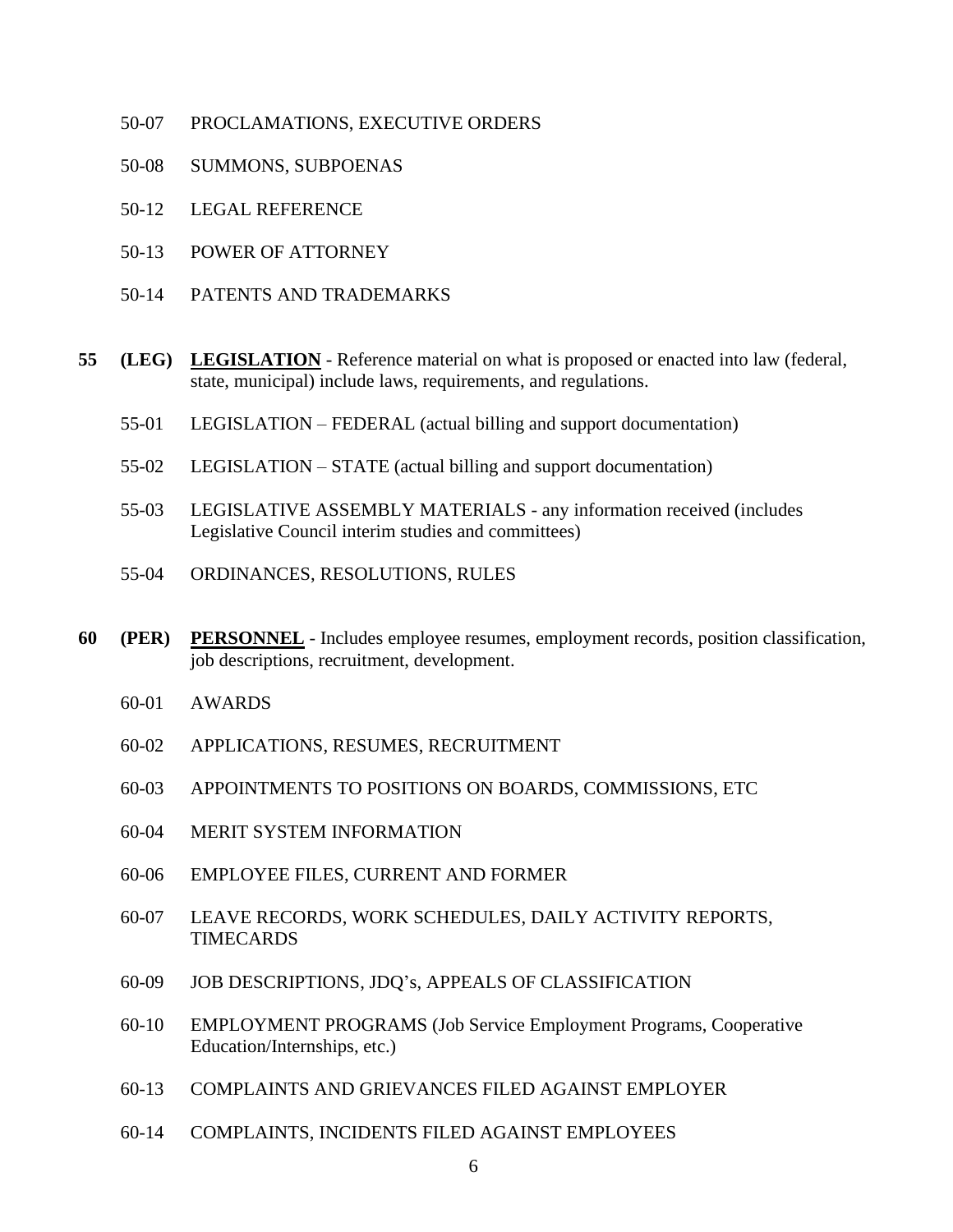- 60-15 GENERAL INFORMATION ON PERSONNEL RELATED MATTERS
- **65 (P/P) POLICIES/PROCEDURES** Guidelines on established principles and methods of operation of/for agency.
	- 65-01 MANUALS
	- 65-03 PLANS, ORGANIZATIONAL CHART
	- 65-04 RECORDS MANAGEMENT
	- 65-05 POLICIES
	- 65-06 GOALS AND OBJECTIVES
	- 65-07 PROCEDURES
- **70 (PS) POLITICAL SUBDIVISIONS** Any city, county, or township information.
	- 70-01 CORRESPONDENCE
	- 70-02 COUNTY FILES (school districts, townships, park district records, etc. not covered elsewhere)
- **72 (REF) REFERENCE MATERIAL** Materials used as reference or to reference the agency records.
	- 72-01 GENERAL REFERENCE RECORDS
	- 72-02 INDEX TO REFERENCE MATERIALS OR FILES
	- 72-03 LISTS
	- 72-04 MAPS
- **75 (SA) SAFETY/SECURITY** Records relating to safety requirements, precautions, protection from damages, risk, injury responsibility, and reports pertaining to safety.
	- 75-01 ACCIDENT REPORTS
	- 75-02 SECURITY, GENERAL
	- 75-03 INSPECTIONS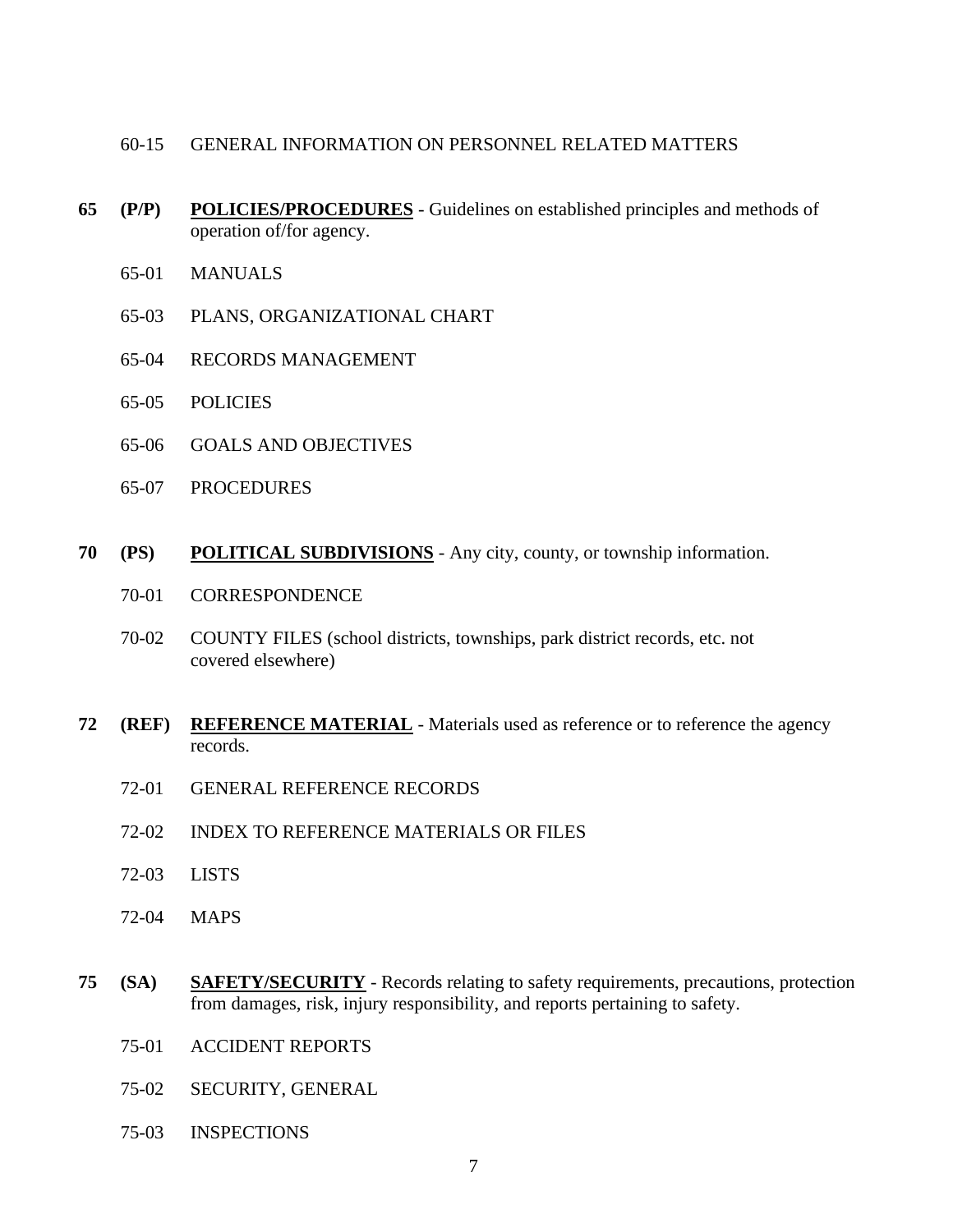- 75-04 SAFETY, GENERAL (includes hazardous material safety data sheets)
- **80 (SPS) PROGRAMS, PROJECTS, AND SERVICES** Programs, projects, and services not related to other categories. Includes programs, projects, and services provided by the agency which are continuing and/or repetitive.
	- 80-02 PROGRAMS ADMINISTRATIVE RECORDS (correspondence)
	- 80-03 PROGRAMS AND SERVICES
	- 80-04 AUTHORIZATIONS
	- 80-05 (Overflow for 80-03 Follows 80-03-99)
	- 80-07 FACILITIES
	- 80-08 MAIL RECORDS
	- 80-09 GRANTS
	- 80-10 PROGRAM REPORTS
	- 80-11 REVIEWS, MONITORING OF PROGRAMS
	- 80-12 WORK PAPERS TO PROJECTS, PROGRAMS
	- 80-13 (Overflow for 80-03 and 80-05 Follows 80-05-99)
	- 80-14 (Overflow for 80-03, 80-05, and 80-13 Follows 80-13-99)
- **81 (SPR) SPECIAL PROJECTS** Special projects provided by your department. These projects are generally one-time and are of shorter duration than programs or services.
	- 81-01 PROJECT FILE
- **85 (S/D) STAFF/DIVISION/UNIT** Statistical data, memos within your own staff or with other divisions within your own agency/department. These will have a short life span.
	- 85-01 STAFF MEETINGS
	- 85-03 TRAVEL
	- 85-04 MONTHLY REPORTS